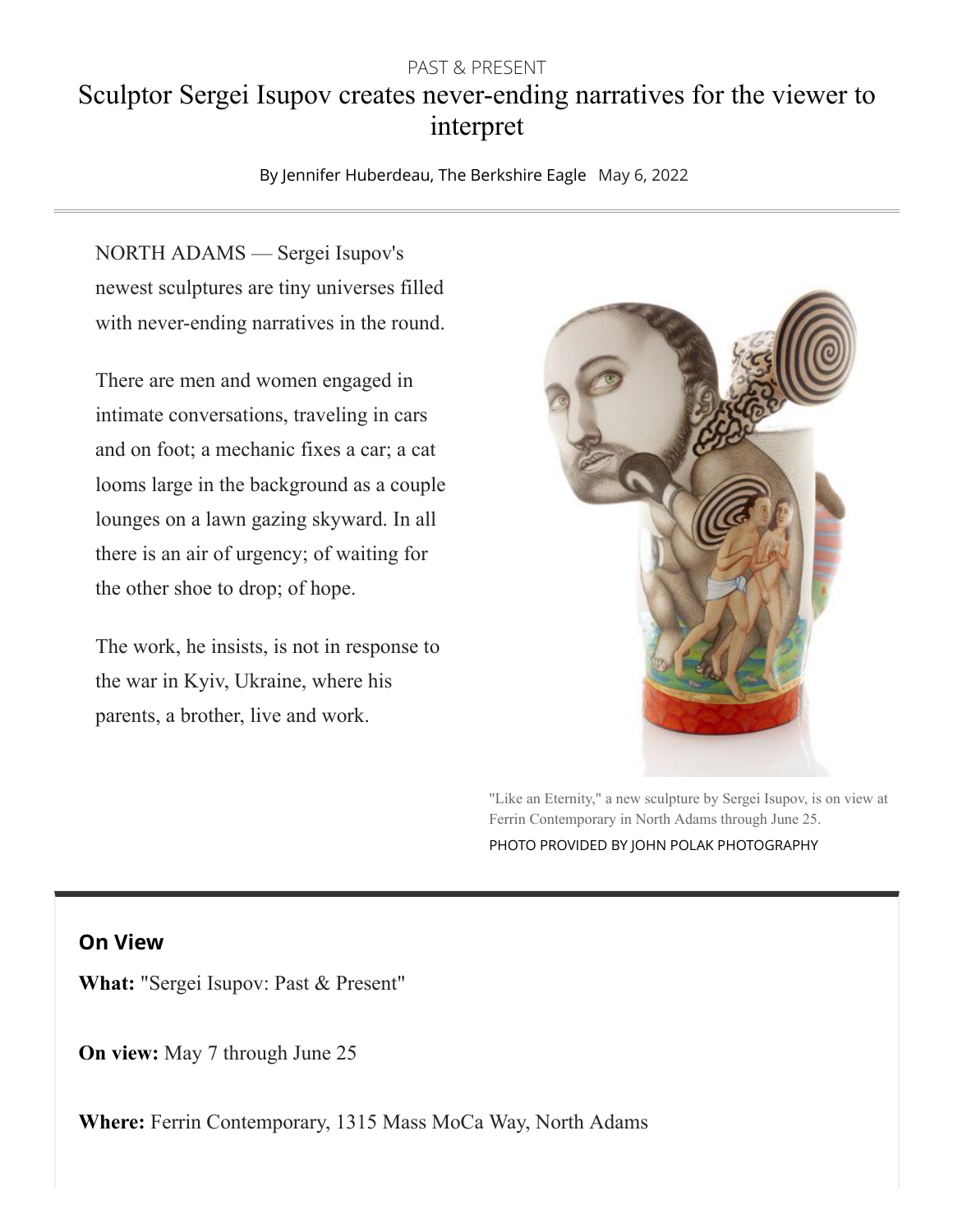## **Artist talk and reception:** 4 - 6 p.m., June 4

**Gallery Hours:** 11 a.m. to 5 p.m., Thursday through Saturday.

**More information:** 413-346-4004, [ferrincontemporary.com](http://ferrincontemporary.com/)

"I made all of this listening to the stories on the radio and talking to my parents every day about what they are going through. I hope not too much of that is visible here, but if there is a little bit, that is ok," Isupov says during an interview at Ferrin Contemporary, where his new solo show, "Sergei Isupov: Past & Present," is on view through June 25. An artist talk and reception will take place at the gallery, 4 to 6 p.m., June 4.

"I didn't want to be political, but I want to be human," Isupov says, surveying the gallery.



Artist Sergei Isupov has created a wall displaying many of the sculptural forms, mainly heads, he makes during demonstrations. The wall is part of "Past & Present" at Ferrin Contemporary.

JENNIFER HUBERDEAU — THE BERKSHIRE EAGLE

There's an underlying worry that his work will show anger, or promote it the emotion in some way.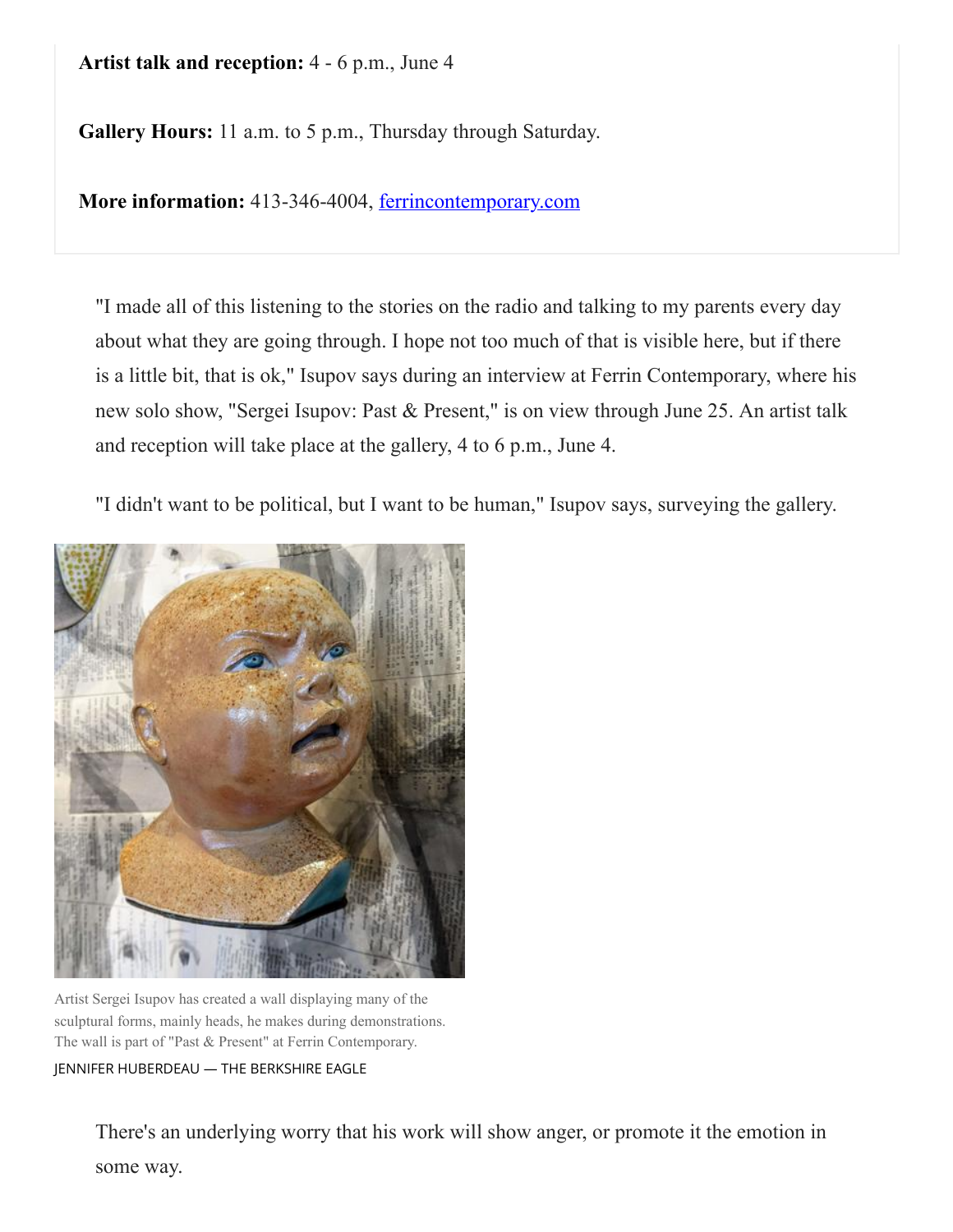"It's much like the power of propaganda or even journalism, which can promote anger. Sometimes art is so powerful, it promotes anger too," he said. "They [my sculptures] promote something, but something good.

There is little doubt that his worry for his family, his homeland is intertwined in this most recent work; work created in tandem with overseas events, worry for his family, anxiety over Russian movements in Ukraine and Estonia. Born in Stravapole, Russia, in 1963 to a painter, his father, and a sculptor, his mother, Isupov was raised and educated in Kyiv and in Tallinn, Estonia, both independent countries that were once part of the USSR. At 11, his parents sent him off to school, an arts academy, where he focused on painting. After graduation, he went off to university, where he studied ceramics. After living and working as an independent artist in Estonia, Isupov moved to the US in 1994, moving to Cummington in 2006, where he works and lives with his wife, artist Kadri Parnaments, and their daughter Roosi.

The sculptures, he said, are a continuous narratives, with no end and no beginning. While his emotions and life experiences influence the works, he says he has no explanations, no preconceived narratives for the surrealist stories that unfold in the paintings he creates on the textured surfaces of his sculptures.

"When I am interviewed, most want to know what I dream about; if these are my dreams," he said. "They want to know the story behind it. There is no narrative. The narrative is for you to decide."



Artist Sergei Isupov has created a wall displaying many of the sculptural forms, mainly heads, he makes during demonstrations. The wall is part of "Past & Present" at Ferrin Contemporary.

His work, he says, is full of simple symbols, that are universal, easily interpreted and understood, such as the figures of Adam and Eve, seen in flight with apples from the tree of knowledge, on one side of "Like an Eternity." Behind them, a man with boxing gloves crouches, waiting for an unknown assailant. As the story moves round, a large head looms high above a couple, deep in conversation.